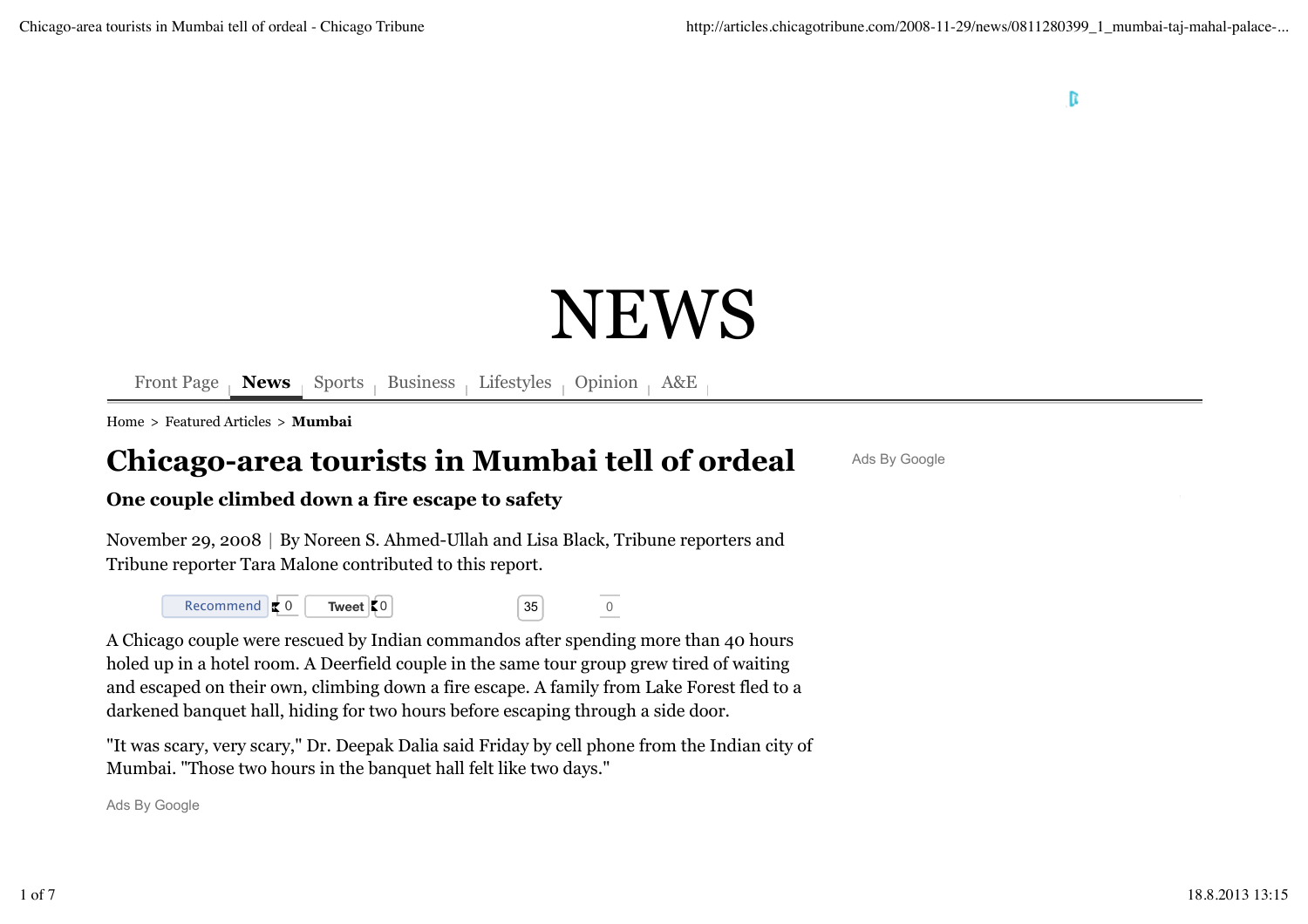## **Fotobuch vom Testsieger**

10 € Rabatt | 8 Formate | Qualität vom vielfachen Fotobuch-Testsieger. www.pixum.de/Testsieger-Fotobuch

# **Never Eat These Two Foods**

Trim Off a Tiny Bit of Fat Daily By Avoiding These Two Common Foods UnleashYourThin.com

The ordeals of three Chicago-area families emerged Friday before Indian officials said the terrorist siege had been quashed.

Dalia, 58, a radiologist from Lake Forest, was visiting his native country, shopping for a daughter's wedding and introducing his non-Indian son-in-law to the city of his birth. Accompanying him were his wife, Himani, 58, a pathologist at Vista Medical Center East in Waukegan; their daughter, Anokhi Bock, 31, a pediatric dentist; her husband, Derek, 32, an orthodontist; and the Bocks' 15-month-old daughter, Bela.

They were dining in an Italian restaurant when they heard gunshots in the lobby of the nearby Oberoi Hotel, Dalia said. Restaurant staff quickly locked the doors, ushering guests through the kitchen and into a banquet hall where they tried to keep people quiet and calm. The hall eventually became a sanctuary for 200 people from throughout the Oberoi.

Dalia said that at first, he thought the shooting was a clash of rival gangs, but in the banquet hall he realized that a large-scale terrorist attack was under way when he heard explosives outside the hotel and overheard a guest tell another that a friend had been shot.

When Derek Bock took his wife into a bathroom outside the banquet hall, they heard grenades go off and ran back inside. After two hours, police gave the OK for everyone in the hall to escape through a side door.

Until Wednesday, Bock's first trip to India, which included stops in New Delhi, Agra and

#### **Related Articles**

Chicago-area Indians worry, wait for news after terrorist... *November 28, 2008*

Fleeing, 'I only saw the blood' *November 28, 2008*

Trial will probe alleged Chicago ties to Mumbai attack *May 5, 2011*

Ambassador upbeat on India, U.S. relations *July 3, 2001*

1850s-era Gray's Mill in Montgomery wins restoration award *September 18, 2001*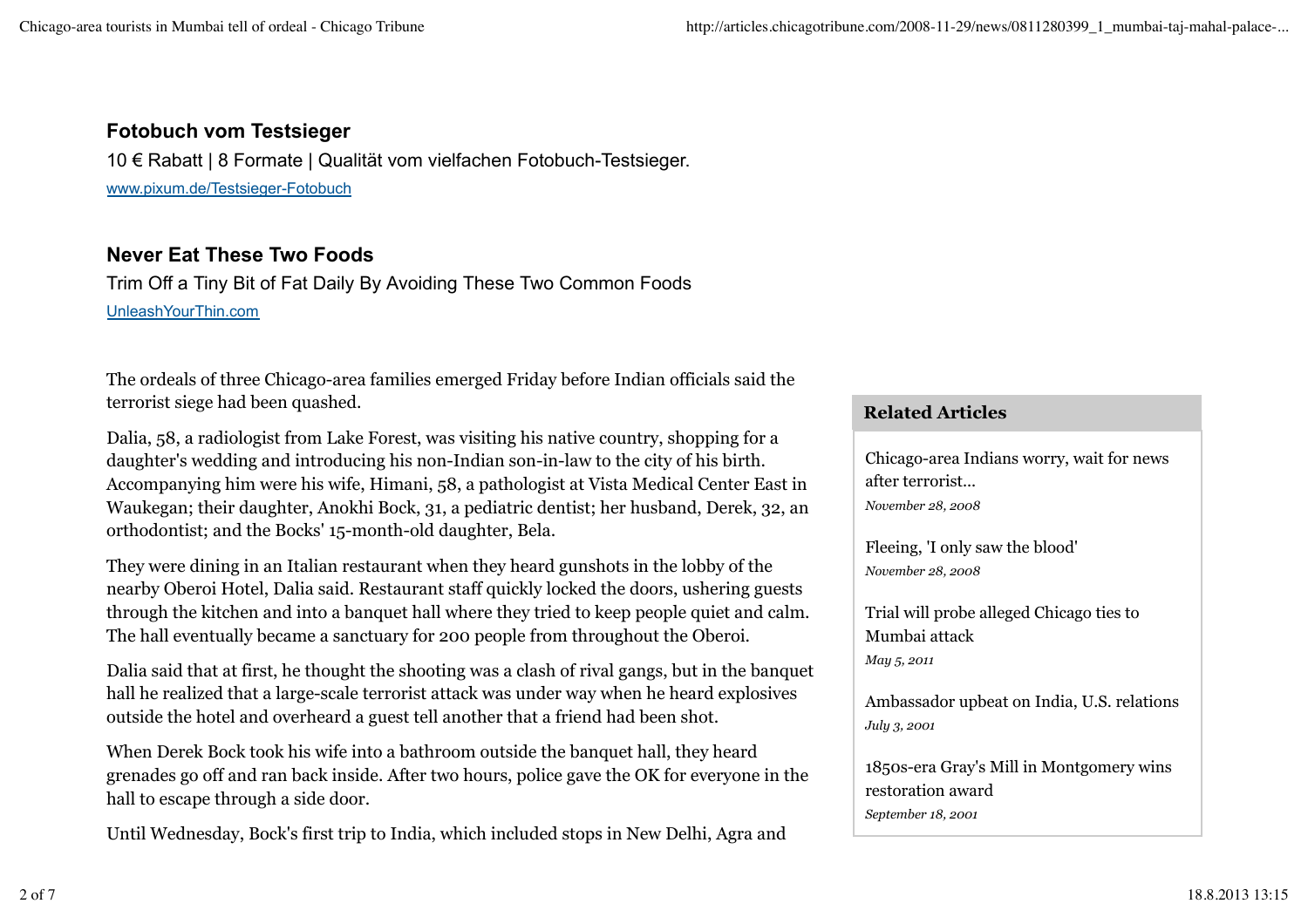Jaipur, had been beautiful. Bock said that although he's upset security guards were not manning the metal detectors in the Oberoi's lobby and that the banquet hall was guarded by unarmed hotel staff the entire time, he's grateful the family got out safely.

"It was terrifying," Bock said. "You feel so helpless. There's nothing you can do."

The family is staying with relatives and plans to leave Mumbai on Sunday.

A 40-hour ordeal

At another luxury hotel, the iconic Taj Mahal Palace & Tower, the ordeal of Carol and Benjamin Mackoff of Chicago lasted far longer -- more than 40 hours.

They were on the final leg of a three-week trip with Tauck Tours, whose clientele is primarily seniors. She is an investment banking executive who runs Rice Financial's Chicago office. Her husband is a former chief presiding judge of the Cook County Circuit Court Domestic Relations Division who is a divorce mediator with Schiller, DuCanto & Fleck.

Their son, River North chiropractor Jonathan Mackoff, said they were accompanied by his aunt, Renee Pasikov of Highland Park, and his mother's best friend, Sandra Kuzlik of Chicago.

Upon hearing about the attacks, Jonathan Mackoff, 37, called the hotel at 12:30 p.m. Wednesday and was switched to his parents' room. His mother told him their cable television was cut, and hotel staff had told guests to stay in their rooms, not answer the door for anyone except security and keep quiet.

Ads By Google

Mumbai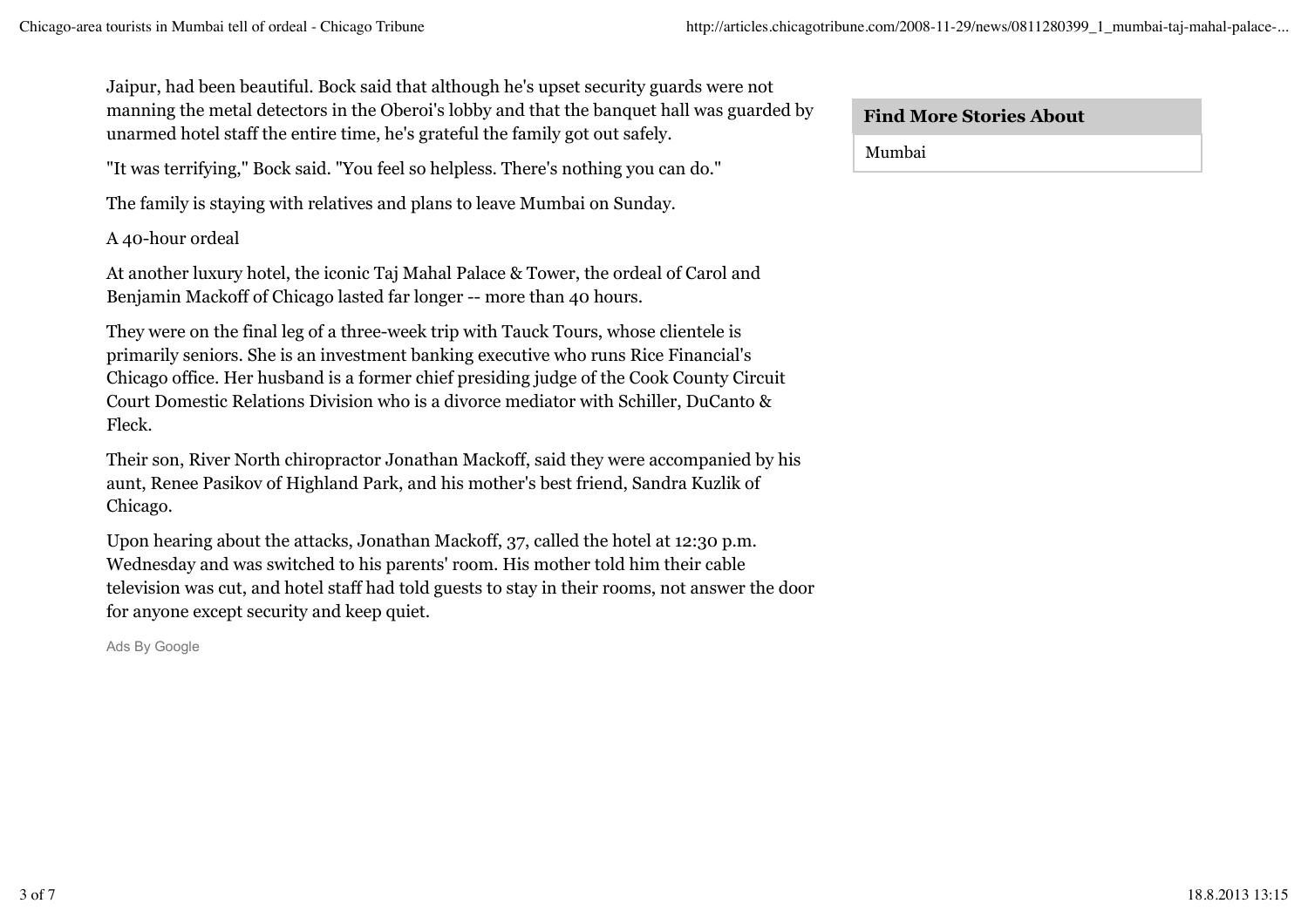#### **Wedding Venue, 80%OFF**

Limited-time ! Starting at €64.11 Individually Cut & Made to Measure. www.LightInTheBox.com/WeddingDress

## **Golfhotel Ellmau in Tirol**

4\*-Top-Hotel direkt am Golfplatz weitere 10 Plätze innerhalb 35 km www.golfintirol.at/wilderkaiser

He said he forwarded his mother's cell phone and hotel room numbers to officials at the U.S. Consulate.

Jonathan Mackoff said that during the siege his parents drank bottled water and ate food from the mini-bar, extra Kashi bars and peanut butter. He tried to keep his text messages light, joking about keeping his father away from the Toblerone in the mini-bar and writing, "Make sure you get this night written off on your bill."

Early Friday, his mother sent a text message saying the U.S. Consulate had told them an assault would begin in five minutes. His mother later told him by text that she could hear people running, explosions and gunfire. At 4 a.m. Chicago time, Mackoff got a text message from his mother saying they were safe in the lobby.

"They informed us the final assault was beginning, and we got a call from the colonel of the [Indian] army, and he said, 'We will give you a password and if we come to the door and give it to you, come quietly with us,'" Carol Mackoff said in a telephone interview with CNN, adding that gunmen had run her doorbell twice during the ordeal.

Tauck Tours said a 71-year-old Australian who was part of the group had died. Mackoff, his voice cracking, said his mother had told him the man was shot in the crossfire.

"That hit home," he said. "That could've been anyone in the group."

They're expected to return to Chicago on Saturday.

On their own

Joe and Marilyn Ernsteen of Deerfield also were staying in the Taj as part of Tauck Tours.